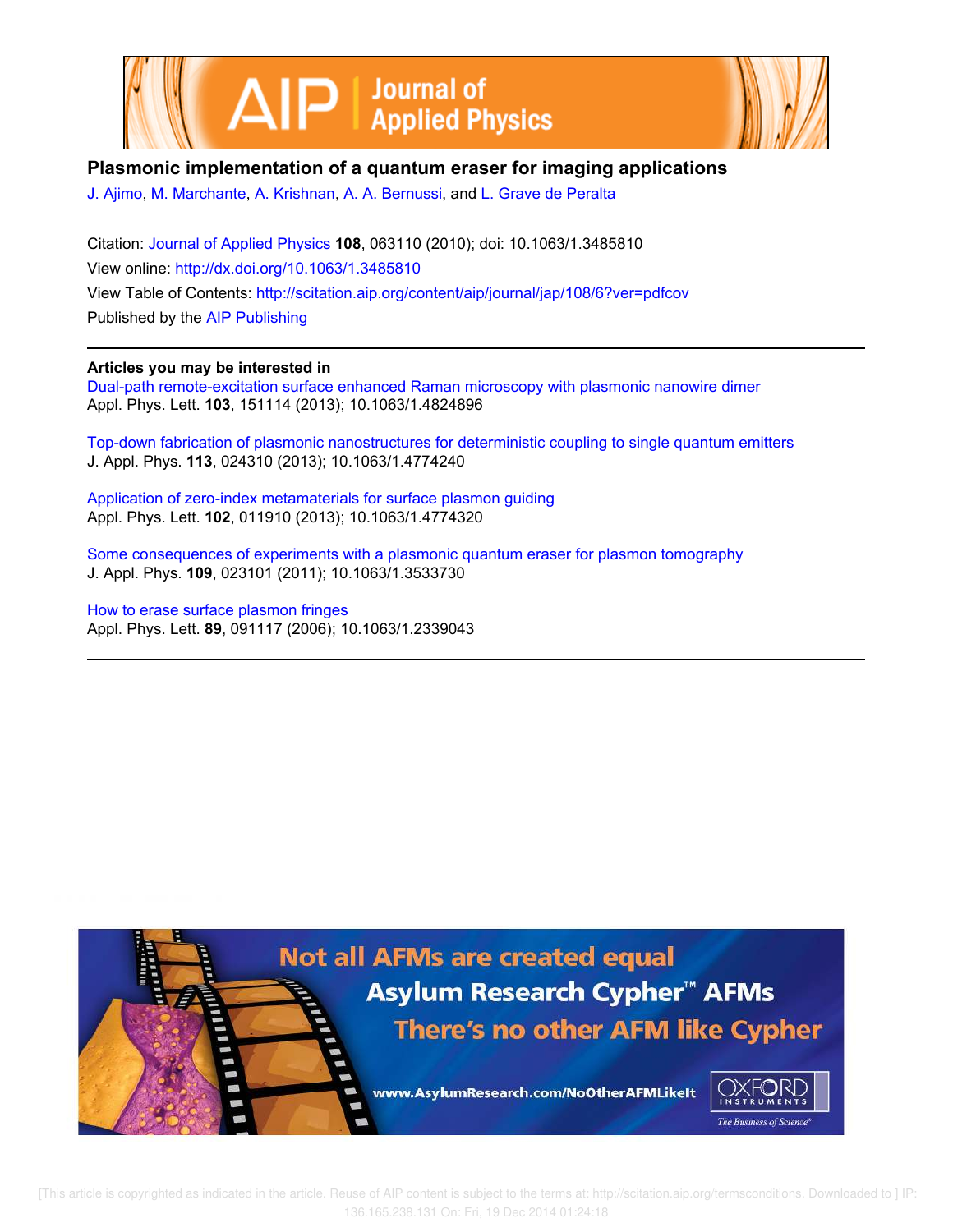# **Plasmonic implementation of a quantum eraser for imaging applications**

J. Ajimo,<sup>1</sup> M. Marchante,<sup>1</sup> A. Krishnan,<sup>2,3</sup> A. A. Bernussi,<sup>2,3</sup> and L. Grave de Peralta<sup>1,3,a)</sup><br><sup>1</sup>Department of Physics, Texas Tech University, Lubbock, Texas 79409, USA <sup>2</sup>*Department of Electrical and Computer Engineering, Texas Tech University, Lubbock, Texas 79409, USA* <sup>3</sup>*Nano Tech Center, Texas Tech University, Lubbock, Texas 79409, USA*

(Received 13 April 2010; accepted 3 August 2010; published online 27 September 2010)

We describe the use of a plasmonic version of a quantum eraser for imaging applications. Two perpendicular surface plasmon polariton (SPP) beams were excited in a glass-metal sample using a leakage radiation microscope. The polarization state of the SPP-coupled radiation leaked to the sample substrate permits to identify the path of photons along the metal-air interface of the sample. Introduction of a linear polarizer after the microscope high numerical aperture lens erases the which-path information. This enabled us to image on the microscope charge coupled device camera the interference pattern formed in the sample surface. © *2010 American Institute of Physics*. [doi:10.1063/1.3485810]

### **I. INTRODUCTION**

The pursuit of knowledge concerning the fundamentals of quantum mechanics has largely motivated the interest on quantum erasers. $1-3$  Experiments with quantum erasers helped to establish that which-path information and visibility of interference fringes are complementary quantities: any distinguishability between the paths of interfering beams of light destroys the quality (visibility) of the interference fringes. $3$  In the simplest quantum eraser,  $4$  diffraction of light by a double-slit experiment with a vertical polaroid placed before one slit and a horizontal polaroid before the other one did not display interference fringes because the path through each slit is labeled by orthogonal states of polarization. The which-path information may be removed and the interference restored by placing a polaroid oriented at 45° angle with respect to the vertical direction somewhere between the twoslit screen and the detection screen.

In this work, we describe a quantum eraser for nondisturbing imaging the interference pattern formed when two perpendicular surface plasmon polariton (SPP) beams cross each other. We implemented the quantum eraser using a leakage radiation microscope (LRM). In order to excite SPPs that propagate in the metal-air interface of a fabricated sample, the excitation light was focused in scattering features patterned in the sample surface using a low numerical aperture objective lens.5,6 Collection of the SPP-coupled radiation that leaks to the sample glass substrate during the propagation of SPPs along the metal-air interface was done using an immersion oil objective lens with high numerical aperture.<sup>5-8</sup> Leakage radiation microscopy is an ideal technique to study the propagation of SPPs because the photons used for imaging are the ones that regardless of the measurement process leak into the sample substrate. This can be advantageously used for nondisturbing observation of SPP propagation. In alternative state of the art methods for imaging SPP propagation, such as near-field scanning optical microscopes, $9 \text{ an optical}$ tip is often placed in close proximity to the region to be

imaged, which introduces unavoidable perturbations in the original distribution of electromagnetic fields in the sample. We show here that in order to achieve the full potential of LRMs, one has to be able to introduce a which-path eraser (linear polarizer) in the optical path of the leakage radiation. We demonstrate the potential of this technique by using a LRM-based quantum eraser for nondisturbing observation of the two-dimensional interference pattern formed in the metal-air interface of a fabricated sample.

#### **II. EXPERIMENTS AND DISCUSSION**

Figure 1 shows schematic illustrations of the SPP collection [Fig.  $1(a)$ ] and excitation [Fig.  $1(b)$ ] techniques used in this work. Details of the LRM collection technique used here have been previously reported.<sup>10,11</sup> As illustrated in Fig. 1(a), after excitation of SPP at the sample surface, radiation leaked to the sample substrate is collected by a  $100\times$  immersion oil



FIG. 1. Schematic illustrations of (a) SPP collection and (b) excitation techniques used in this work.

#### 108, 063110-1 **108**, 063110-1 **108**, 063110-1

 [This article is copyrighted as indicated in the article. Reuse of AIP content is subject to the terms at: http://scitation.aip.org/termsconditions. Downloaded to ] IP: 136.165.238.131 On: Fri, 19 Dec 2014 01:24:18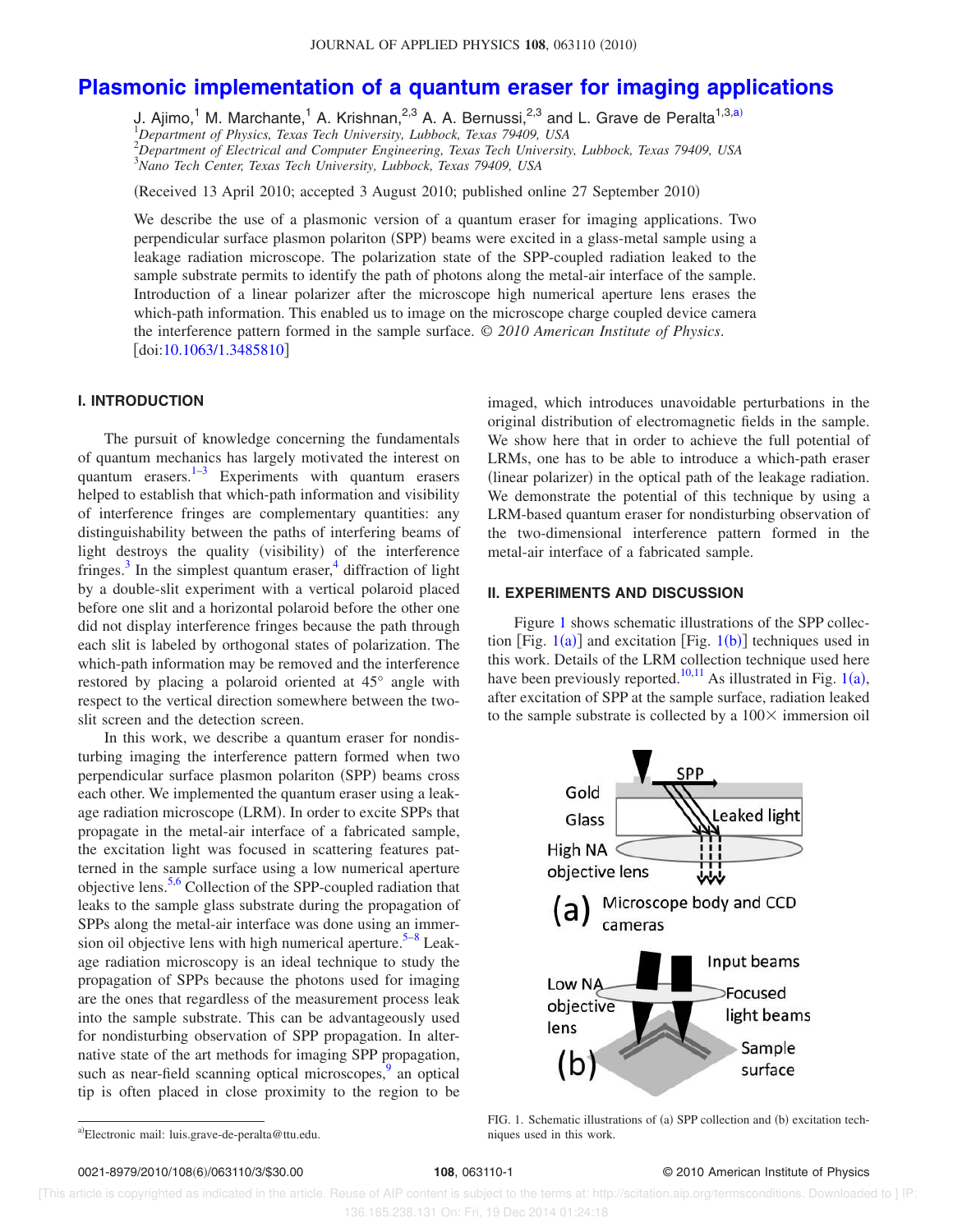

FIG. 2. SEM image of a fragment of the double-stripe structure forming each side of the  $\Box$  shape structure patterned on the sample surface. As shown in the inset, the width of the double-stripe structure is of  $\sim$ 1  $\mu$ m. Each stripe corresponds to a gold ridge of 200 nm width.

objective lens with high numerical aperture  $(NA=1.3)$ . A set of three lenses (not shown), internal to the microscope body, perform magnification and image formation. A charge coupled device (CCD) camera captures the image of the sample surface emission. $10,11$  In addition, a linear polarizer (which-path eraser) can be introduced after the immersion oil objective lens. In this work, we used the standard SPP excitation technique in LRM.<sup>5,6</sup> As illustrated in Fig. 1(b), the excitation light is focused in scattering features patterned on the sample surface using a low numerical aperture objective lens (NA= $0.65$ , 40 $\times$ ). Samples investigated here were patterned on a glass substrate. A 50 nm thick gold layer was initially deposited on top of a 1 nm thick chromium adhesion layer. The gold layer was covered with poly(methyl methacrylate) (PMMA) as the resist for the e-beam patterning. A pattern, forming a corner of a square (L shape), was defined onto the PMMA layer by e-beam lithography. After developing the PMMA, a second 50 nm thick layer of gold was deposited on the top of the PMMA layer. A final lift-off step produced the desired pattern with  $\mathsf{\bot}$  shape. As illustrated in Fig. 1(b), each side of the  $\perp$  pattern consists of a 100  $\mu$ m long double-stripe structure. Figure 2 shows a scanning electron microscopy (SEM) image of a fragment of the doublestripe structure forming each side of the  $\perp$  shape structure patterned on the sample surface. As shown in the inset, the width of the double-stripe structure is of  $\sim$ 1  $\mu$ m. Each stripe corresponds to a gold ridge of 200 nm width. The patterned L-shape structure was used to launch two SPP beams perpendicular to each other on the 50 nm thick gold film. The excitation source was provided by a 10 mW He–Ne laser that emits linearly polarized light. The laser beam was equally divided by a 50/50 cube beam splitter. As illustrated in Fig.  $1(b)$ , the two beams were deflected toward the low numerical aperture microscope objective lens with slightly different angles. The lens focused the beams into spots  $\sim$  5  $\mu$ m in diameter on each side of the  $\perp$  pattern. The beams were focused between the ridges of the double-stripe structure. This increases the SPP coupling efficiency of the excitation light in comparison with the use of a single ridge as the scattering feature. This procedure was used to excite two SPP beams that propagate on the gold-air interface perpendicularly to each side of the  $\perp$  pattern.<sup>5,6</sup> In order to erase from the images two of the four launched SPP beams, an adequate spatial filter was introduced at the back focal plane  $(BFP)$  of the immersion oil objective lens.<sup>8</sup>



FIG. 3. (Color online) LRM images of the sample surface emission obtained (a) without and  $[(b)-(d)]$  with a linear polarizer introduced after the oil immersion objective. Images were taken with the transmission axis of the polarizer forming an angle of (b)  $0^\circ$ , (c)  $90^\circ$ , and (d)  $45^\circ$  with the polarization direction of the radiation leaked along the SPP beam seen vertical in the figures. Dashed circles, drawn at scale, have a diameter of  $\sim$  5  $\mu$ m. They illustrate the position of the focused spots. Added discontinuous lines (not at scale) correspond to the  $\mathsf{\mathsf{\mathsf{\mathsf{L}}}}$  pattern used for launching the SPP beams.

Figure 3 shows images of the sample surface emission taken with the LRM. In order to facilitate visual comparison, all the images were taken in the same conditions and displayed with the same saturation. The  $\bot$  shape patterned on the sample surface is also illustrated in Fig. 3 as dashed white lines. The sample surface emission image shown in Fig.  $3(a)$  was obtained without adding a polarizer in the optical path of the leakage radiation. Two perpendicular SPP beams crossing each other are clearly seen. The image is formed on the microscope CCD camera by the SPP-coupled radiation that leaks from any point of the sample metal-air interface that the SPP excitation passes through. Regardless the polarization direction of the linearly polarized light emitted by the laser source, only the fraction of the input light that is scattered with TM polarization (by the  $\mathsf{\bot}$  shape structure patterned on the sample surface) can excite  $SPPs.<sup>12</sup>$  Consequently, as long as the two SPP beams are excited simultaneously in the metal-air interface of the sample, we expect to observe clear interference fringes in the region where the two SPP beams cross each other. However, this is hardly the case in Fig.  $3(a)$ . The absence of clear interference fringes in Fig.  $3(a)$  is due to the different states of polarization of the leakage radiation. The direction of the electric field of the light that leaks along one of the SPP beams is perpendicular to the direction of the electric field of the light that leaks along the other beam.<sup>13–15</sup> This well known property was verified by introducing a linear polarizer after the BFP of the immersion oil objective lens.<sup>10</sup> As shown in Figs.  $3(b)$  and  $3(c)$ , the insertion of a linear polarizer, with the transmission axis parallel to the polarization direction of the light leaked along the direction of propagation of one of the beams, results in the erasure of the another beam from the surface emission image. Thus, the polarization state of the photons arriving at the CCD camera can be used for identifying the path followed by the leaked photons. This smear out the interference fringes actually existing at the metal-air interface of the sample from the image of it formed at the CCD camera [see Fig.  $3(a)$ ]. The intensity profile along the center of each SPP beam was measured and fitted to an exponential decay curve (not shown) to determine the SPP propagation